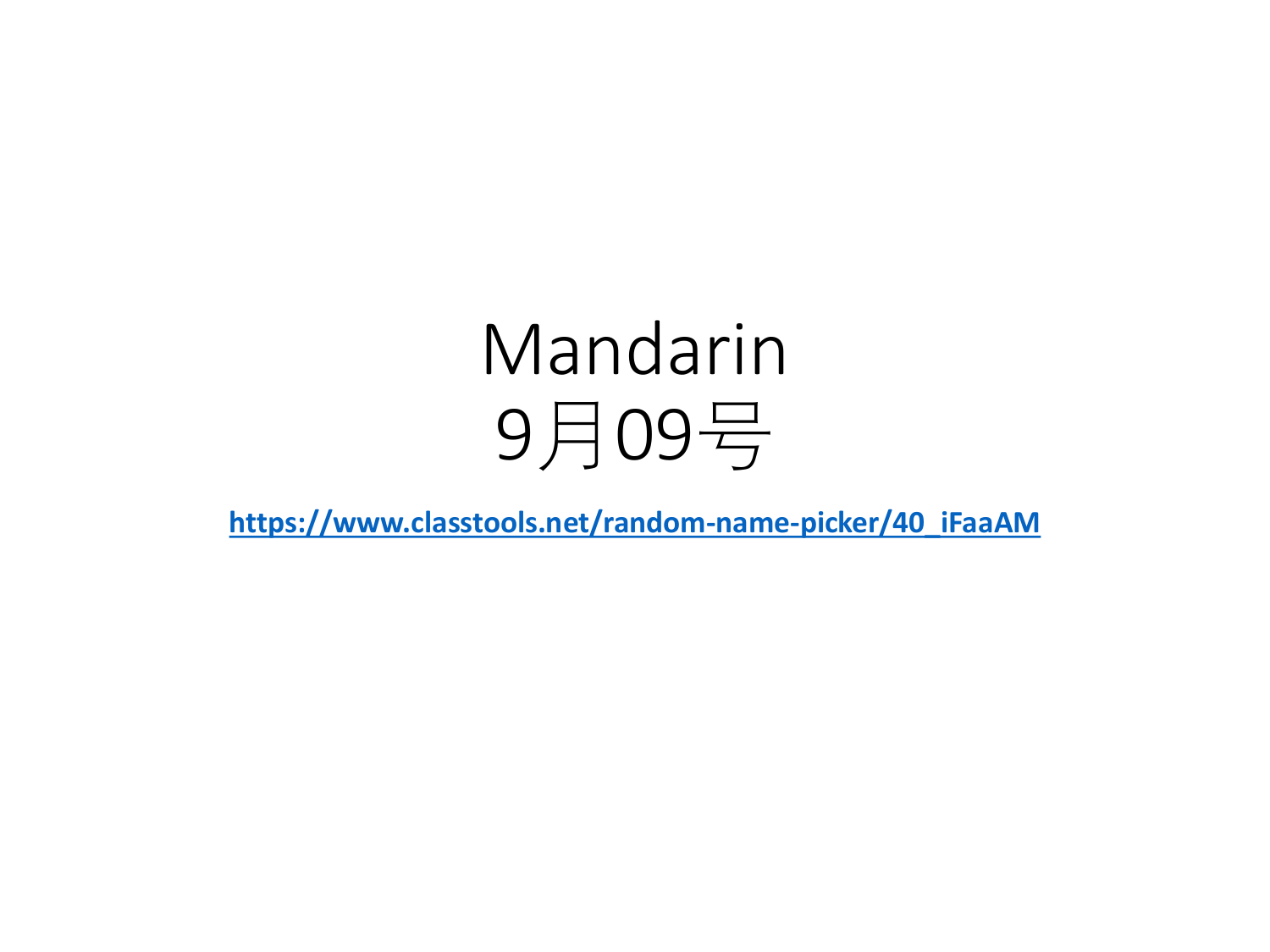## Notice the difference between these characters

- • $\overline{\mathcal{K}}$  cai3 = to pick
- $\frac{1}{10}$  cai4 = dishes, vegetables

• 
$$
\overline{\mathcal{L}}
$$
 ai4 = to love

- $\frac{\pi}{2}$  shou4 = to receive
- •Now, compare the character for warm: nuan3

$$
\begin{array}{c}\n\widetilde{m} \\
\widetilde{m} \\
\widetilde{m} \\
\widetilde{m} \\
\widetilde{m} \\
\widetilde{m} \\
\widetilde{m} \\
\widetilde{m} \\
\widetilde{m} \\
\widetilde{m} \\
\widetilde{m} \\
\widetilde{m} \\
\widetilde{m} \\
\widetilde{m} \\
\widetilde{m} \\
\widetilde{m} \\
\widetilde{m} \\
\widetilde{m} \\
\widetilde{m} \\
\widetilde{m} \\
\widetilde{m} \\
\widetilde{m} \\
\widetilde{m} \\
\widetilde{m} \\
\widetilde{m} \\
\widetilde{m} \\
\widetilde{m} \\
\widetilde{m} \\
\widetilde{m} \\
\widetilde{m} \\
\widetilde{m} \\
\widetilde{m} \\
\widetilde{m} \\
\widetilde{m} \\
\widetilde{m} \\
\widetilde{m} \\
\widetilde{m} \\
\widetilde{m} \\
\widetilde{m} \\
\widetilde{m} \\
\widetilde{m} \\
\widetilde{m} \\
\widetilde{m} \\
\widetilde{m} \\
\widetilde{m} \\
\widetilde{m} \\
\widetilde{m} \\
\widetilde{m} \\
\widetilde{m} \\
\widetilde{m} \\
\widetilde{m} \\
\widetilde{m} \\
\widetilde{m} \\
\widetilde{m} \\
\widetilde{m} \\
\widetilde{m} \\
\widetilde{m} \\
\widetilde{m} \\
\widetilde{m} \\
\widetilde{m} \\
\widetilde{m} \\
\widetilde{m} \\
\widetilde{m} \\
\widetilde{m} \\
\widetilde{m} \\
\widetilde{m} \\
\widetilde{m} \\
\widetilde{m} \\
\widetilde{m} \\
\widetilde{m} \\
\widetilde{m} \\
\widetilde{m} \\
\widetilde{m} \\
\widetilde{m} \\
\widetilde{m} \\
\widetilde{m} \\
\widetilde{m} \\
\widetilde{m} \\
\widetilde{m} \\
\widetilde{m} \\
\widetilde{m} \\
\widetilde{m} \\
\widetilde{m} \\
\widetilde{m} \\
\widetilde{m} \\
\widetilde{m} \\
\widetilde{m} \\
\widetilde{m} \\
\widetilde{m} \\
\widetilde{m} \\
\widetilde{m} \\
\widetilde{m} \\
\widetilde{m} \\
\widetilde{m}
$$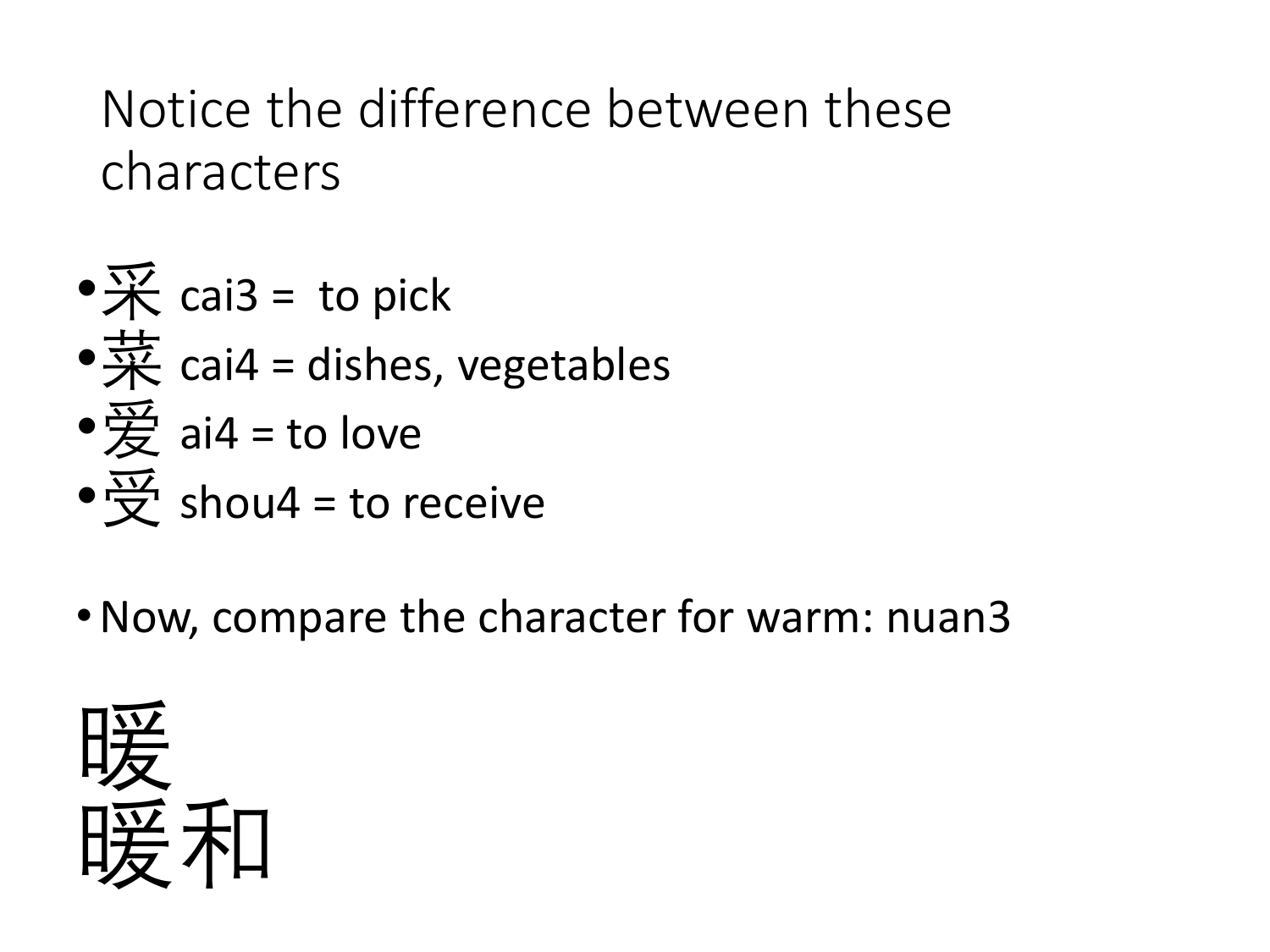### Below zero

- Before the temperature, say  $\sqrt{\overline{P}}$  ling2 xia4 (zero under)
- So …
- Minus 5 degrees = 零下五度
- -5 degrees to -10 = 零下五度 到 零下十度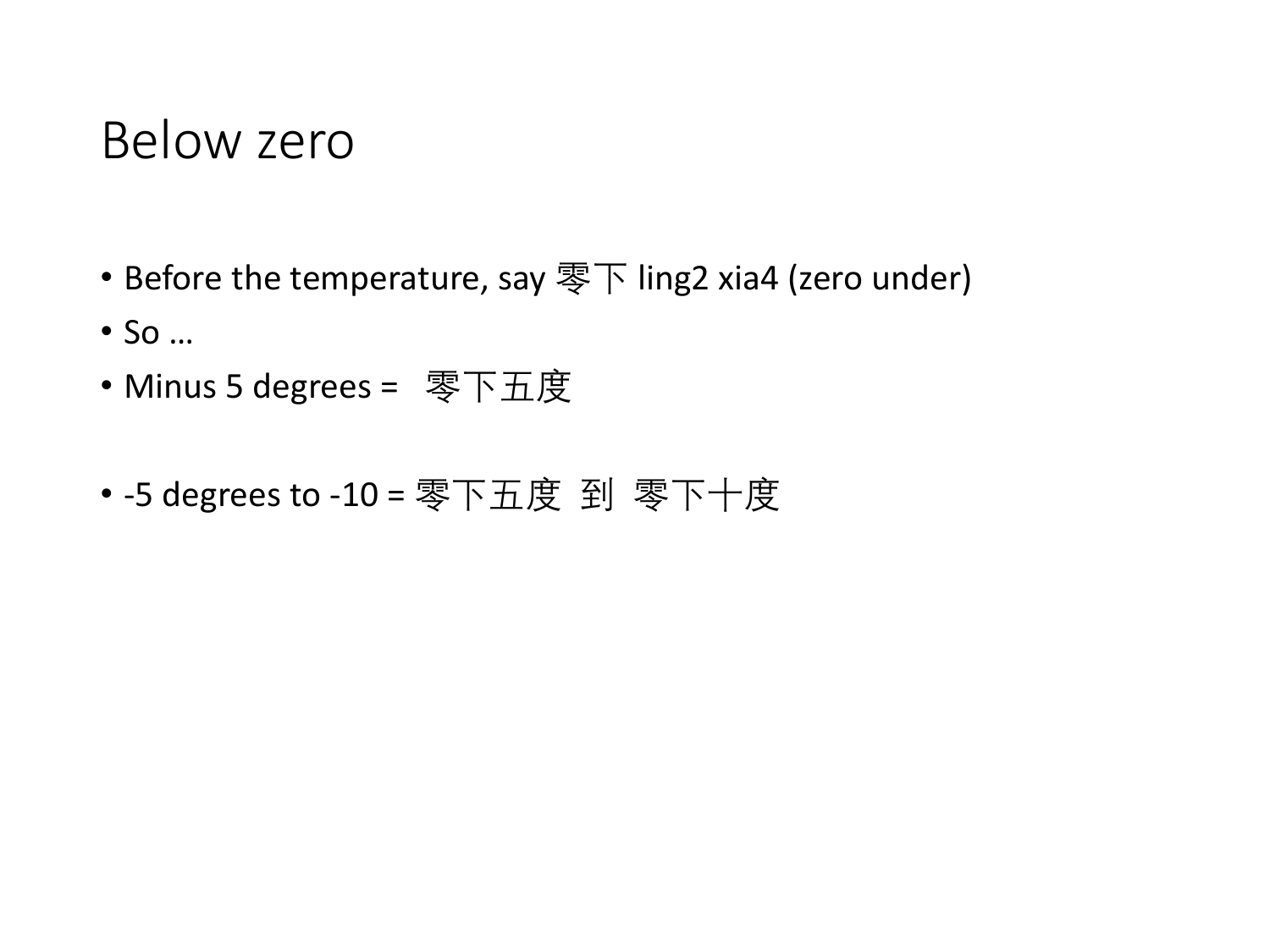

#### 北京今天多云,气温

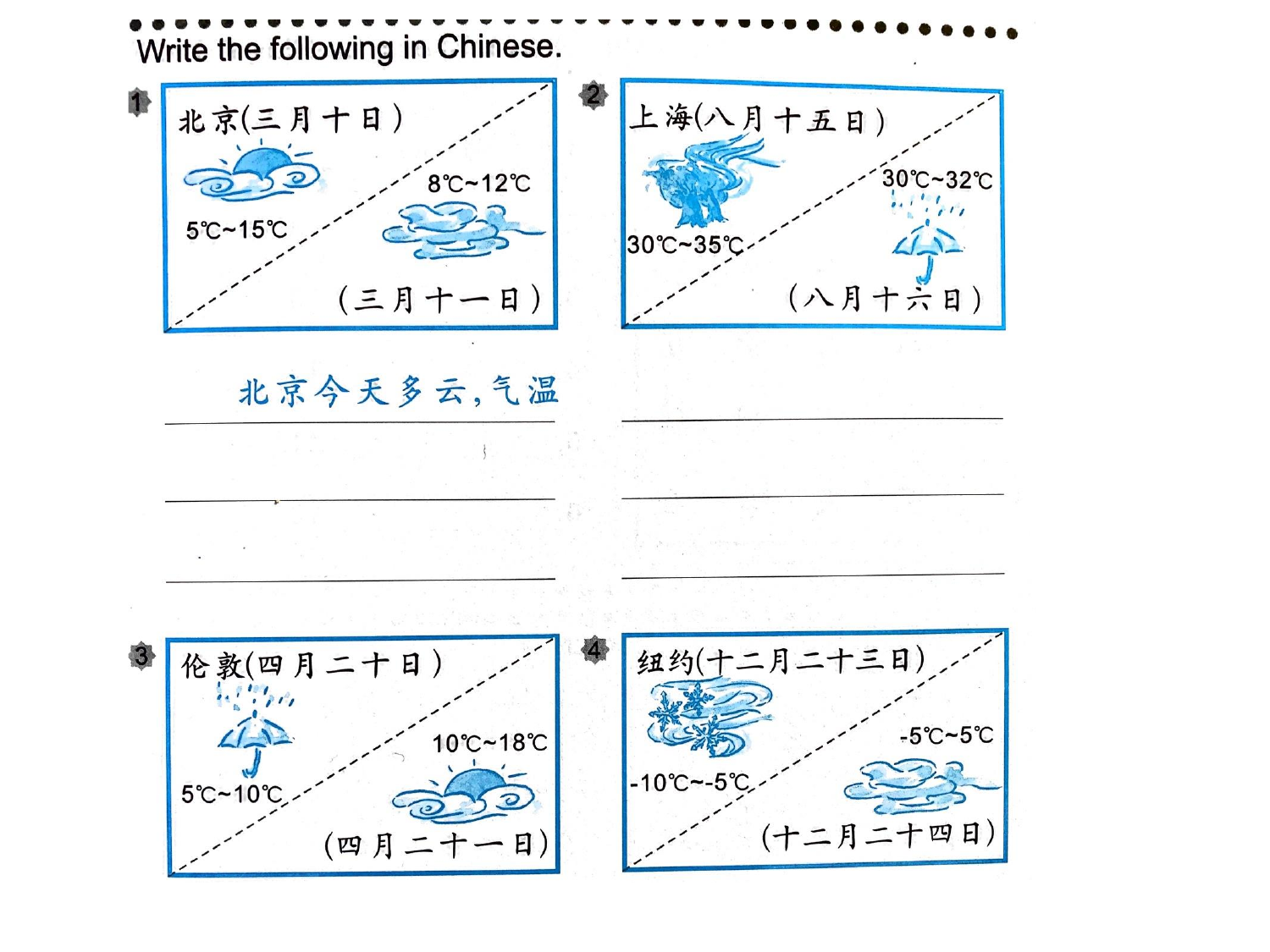

• The Chinese [yin and yang](https://www.ancient.eu/Yin_and_Yang/) are an important element of [Chinese philosophy](https://www.ancient.eu/Chinese_Philosophy/) and [religion,](https://www.ancient.eu/religion/) representing the principle that all things exist as inseparable and contradictory opposites, the correct balance of which creates harmony. They are mutually dependent and contain at their core an element of their opposite, represented by the dots. Examples of opposite pairs include white-black, masculine-feminine, fire-water and richpoor.



Watch the video here

<https://youtu.be/ezmR9Attpyc>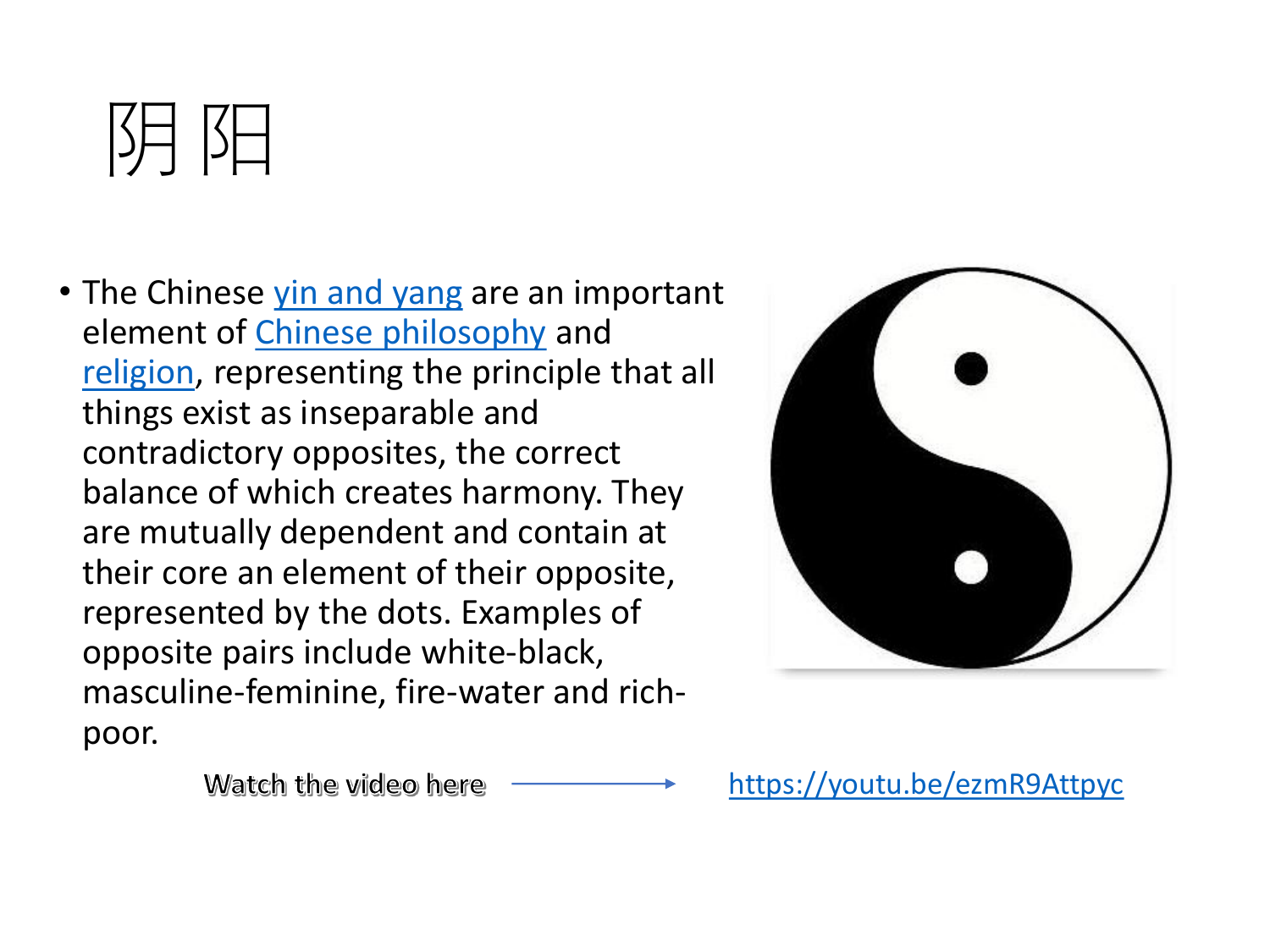#### **What is Yin?** Yin is: •feminine •black •dark •north •water (transformation) •passive •moon (weakness and the goddess Changxi) •earth

•cold

•old

•even numbers

•valleys

•poor

•soft

•and provides spirit to all things.

Yin reaches it's height of influence with the winter solstice.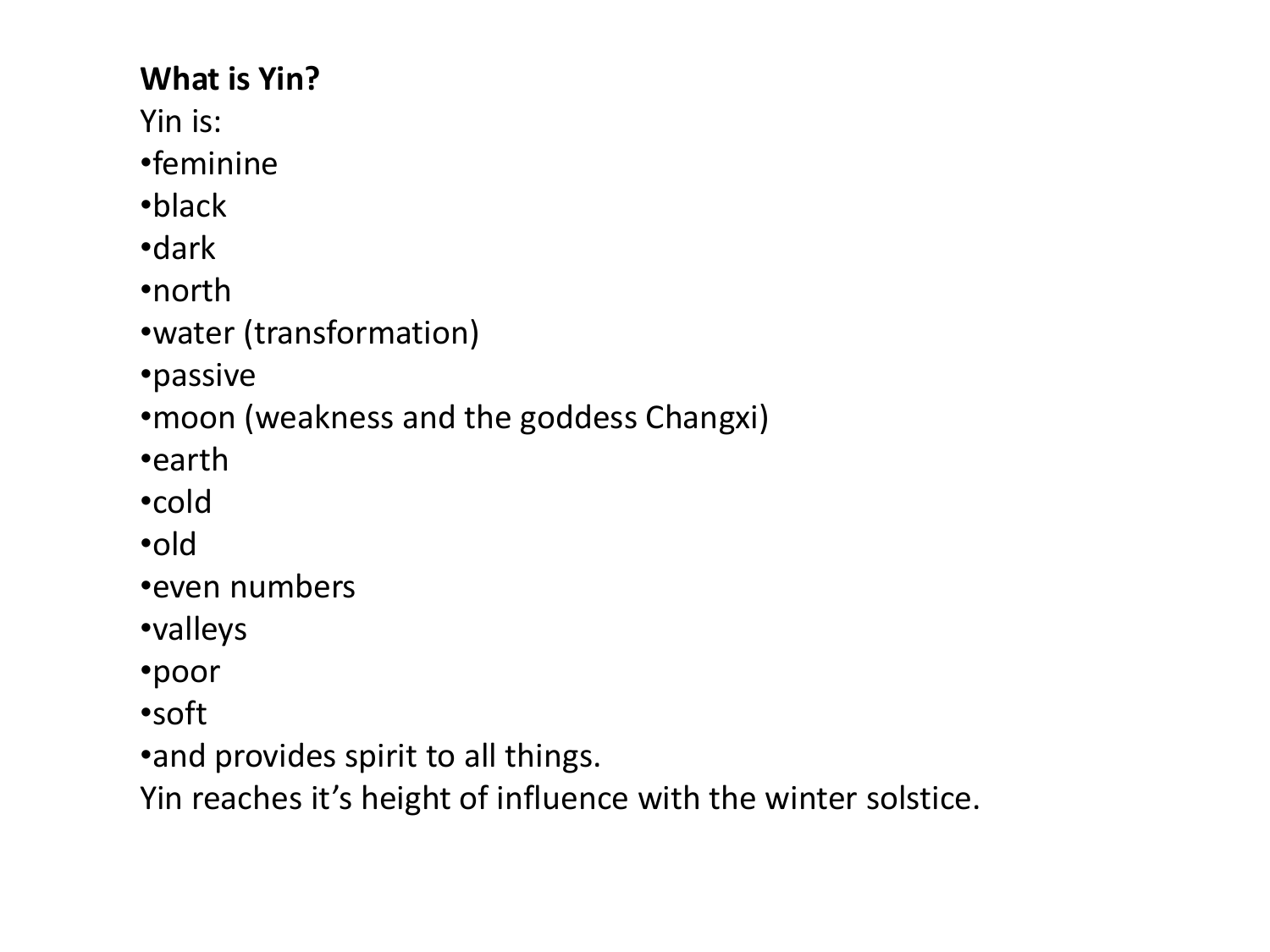- **What is Yang?**
- Yang is:
- masculine
- white
- light
- south
- fire (creativity)
- active
- sun (strength and the god Xihe)
- heaven
- warm
- young
- odd numbers
- mountains
- rich
- hard
- and provides form to all things.
- Yang reaches it's height of influence with the summer solstice.